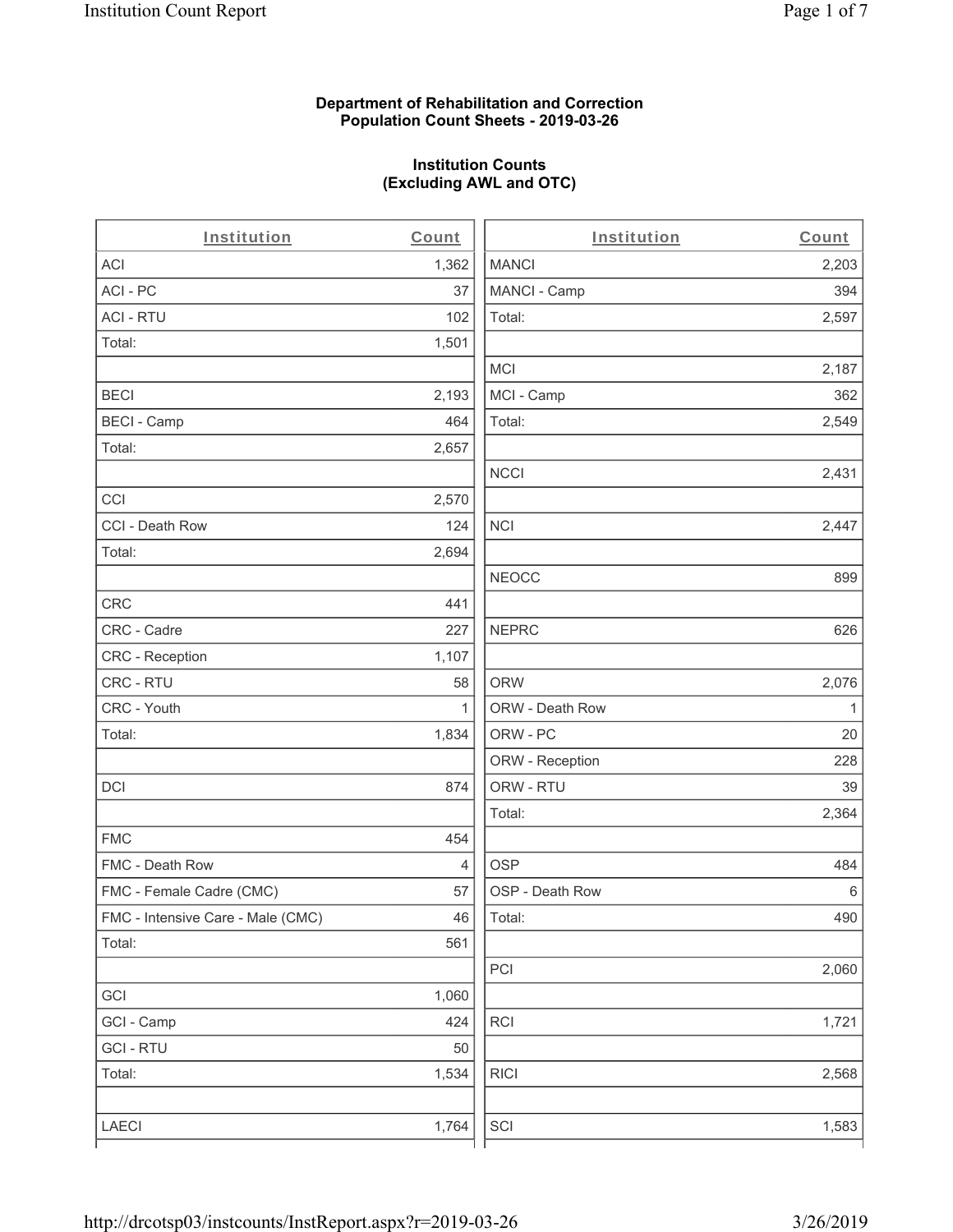| LECI                     | 2,281 | <b>SOCF</b> | 1,253 |
|--------------------------|-------|-------------|-------|
| LECI - Camp              | 187   | SOCF - RTU  | 63    |
| Total:                   | 2,468 | Total:      | 1,316 |
|                          |       |             |       |
| LOCI                     | 2,247 | <b>TCI</b>  | 945   |
|                          |       | TCI - Camp  | 428   |
| LORCI                    | 279   | Total:      | 1,373 |
| <b>LORCI - Cadre</b>     | 137   |             |       |
| <b>LORCI - Reception</b> | 1,036 | <b>TOCI</b> | 707   |
| Total:                   | 1,452 | TOCI - PC   | 86    |
|                          |       | Total:      | 793   |
| <b>MACI</b>              | 1,022 |             |       |
| MACI - Minimum           | 1,228 | <b>WCI</b>  | 1,326 |
| Total:                   | 2,250 | WCI - RTU   | 32    |
|                          |       | Total:      | 1,358 |
|                          |       |             |       |

\* The Total Population includes 30 Offenders with Reason Codes 30 & 31. \*\* The Total Population includes 38 Offenders with Reason Code 0A.

**Total Population: 49,011**

#### **Male Population by Security Level (Include AWL and Exclude OTC)**

| Security Level         |                   | <b>Body</b> | <b>AWL</b> | (-OTC) | Total  |
|------------------------|-------------------|-------------|------------|--------|--------|
| <b>Total Level E</b>   |                   | 979         | 16         | 15     | 980    |
| Total Level 4          |                   | 1,798       | 12         | 12     | 1,798  |
| Total Level 3          |                   | 11,977      | 178        | 160    | 11,995 |
| Total Level 2          |                   | 16,398      | 225        | 179    | 16,444 |
| Total Level 1          |                   | 13,700      | 151        | 82     | 13,769 |
| <b>Total Death Row</b> |                   | 135         |            |        | 135    |
|                        | <b>Total Male</b> | 44,987      | 583        | 449    | 45,121 |

#### **Female Population by Institution (Include AWL and Exclude OTC)**

| Institution              | Body  | AWL | (-OTC) | Tota  |
|--------------------------|-------|-----|--------|-------|
| <b>DCI</b>               | 874   | 11  | 9      | 876   |
| <b>FMC</b>               | 27    |     |        | 27    |
| FMC - Female Cadre (CMC) | 57    |     |        | 58    |
| <b>NEPRC</b>             | 626   | 13  |        | 635   |
| <b>ORW</b>               | 2,075 | 33  | 19     | 2,089 |
|                          |       |     |        |       |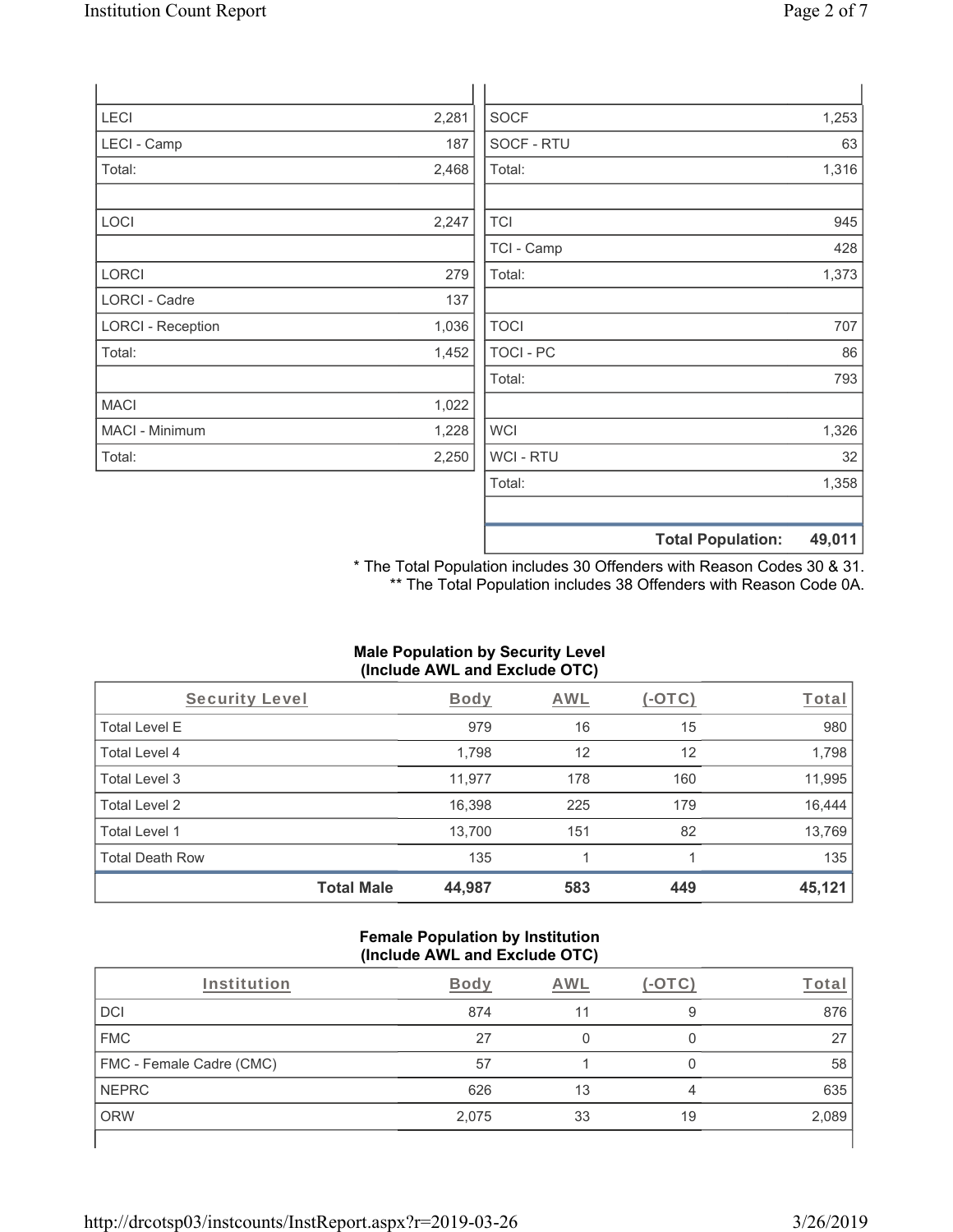| ORW - Death Row |                          |        | 0   | 0   |        |
|-----------------|--------------------------|--------|-----|-----|--------|
| ORW - PC        |                          | 20     | 0   |     | 20     |
| ORW - Reception |                          | 228    |     |     | 228    |
| ORW - RTU       |                          | 39     | 0   |     | 39     |
|                 | <b>Total Female</b>      | 3,947  | 65  | 39  | 3,973  |
|                 | <b>Total Population:</b> | 48,934 | 648 | 488 | 49,094 |

### **Male Population by Institution: Security Level 5 and E (Include AWL and Exclude OTC)**

| Institution      | <b>Body</b>                 | <b>AWL</b>          | $($ -OTC $)$        | Total            |
|------------------|-----------------------------|---------------------|---------------------|------------------|
| ACI              | 6                           | $\mathsf{O}\xspace$ | $\boldsymbol{0}$    | $\,6$            |
| CRC              | 1                           | $\mathsf{O}\xspace$ | $\mathbf 0$         | 1                |
| CRC - Reception  | $\overline{2}$              | $\mathbf 0$         | $\mathbf 0$         | $\sqrt{2}$       |
| CRC - RTU        | 6                           | $\mathbf 0$         | $\mathsf{O}\xspace$ | $\,6$            |
| <b>LAECI</b>     | 1                           | $\mathsf{O}\xspace$ | $\mathsf{O}\xspace$ | 1                |
| LECI             | 1                           | $\mathsf{O}\xspace$ | $\mathsf{O}\xspace$ | 1                |
| LORCI            | $9\,$                       | $\mathbf{1}$        | $\mathbf{1}$        | $\boldsymbol{9}$ |
| <b>MACI</b>      | 16                          | $\mathsf{O}\xspace$ | $\mathsf{O}\xspace$ | 16               |
| <b>MANCI</b>     | 1                           | $\mathsf{O}\xspace$ | $\boldsymbol{0}$    | 1                |
| <b>NEOCC</b>     | $\overline{2}$              | $\mathbf 0$         | 0                   | $\sqrt{2}$       |
| <b>OSP</b>       | 392                         | 1                   | 1                   | 392              |
| <b>RCI</b>       |                             | $\mathsf{O}\xspace$ | $\mathbf 0$         | 1                |
| <b>SOCF</b>      | 433                         | 11                  | 10                  | 434              |
| <b>TOCI</b>      | 95                          | $\overline{2}$      | $\overline{2}$      | 95               |
| <b>TOCI - PC</b> | 1                           | $\mathsf{O}\xspace$ | $\mathsf 0$         | 1                |
| <b>WCI</b>       | 3                           | 1                   | 1                   | $\,$ 3 $\,$      |
| WCI - RTU        | 9                           | $\mathbf 0$         | 0                   | $9$              |
|                  | <b>Total Level 5</b><br>979 | 16                  | 15                  | 980              |

## **Male Population by Institution: Security Level 4 (Include AWL and Exclude OTC)**

| Institution                       | <b>Body</b> | <b>AWL</b> | Γotal |
|-----------------------------------|-------------|------------|-------|
| ACI                               |             |            |       |
| CRC                               | 10          |            | 10    |
| <b>CRC</b> - Reception            | 10          |            |       |
| CRC - RTU                         | 11          |            |       |
| <b>FMC</b>                        |             |            |       |
| FMC - Intensive Care - Male (CMC) |             |            |       |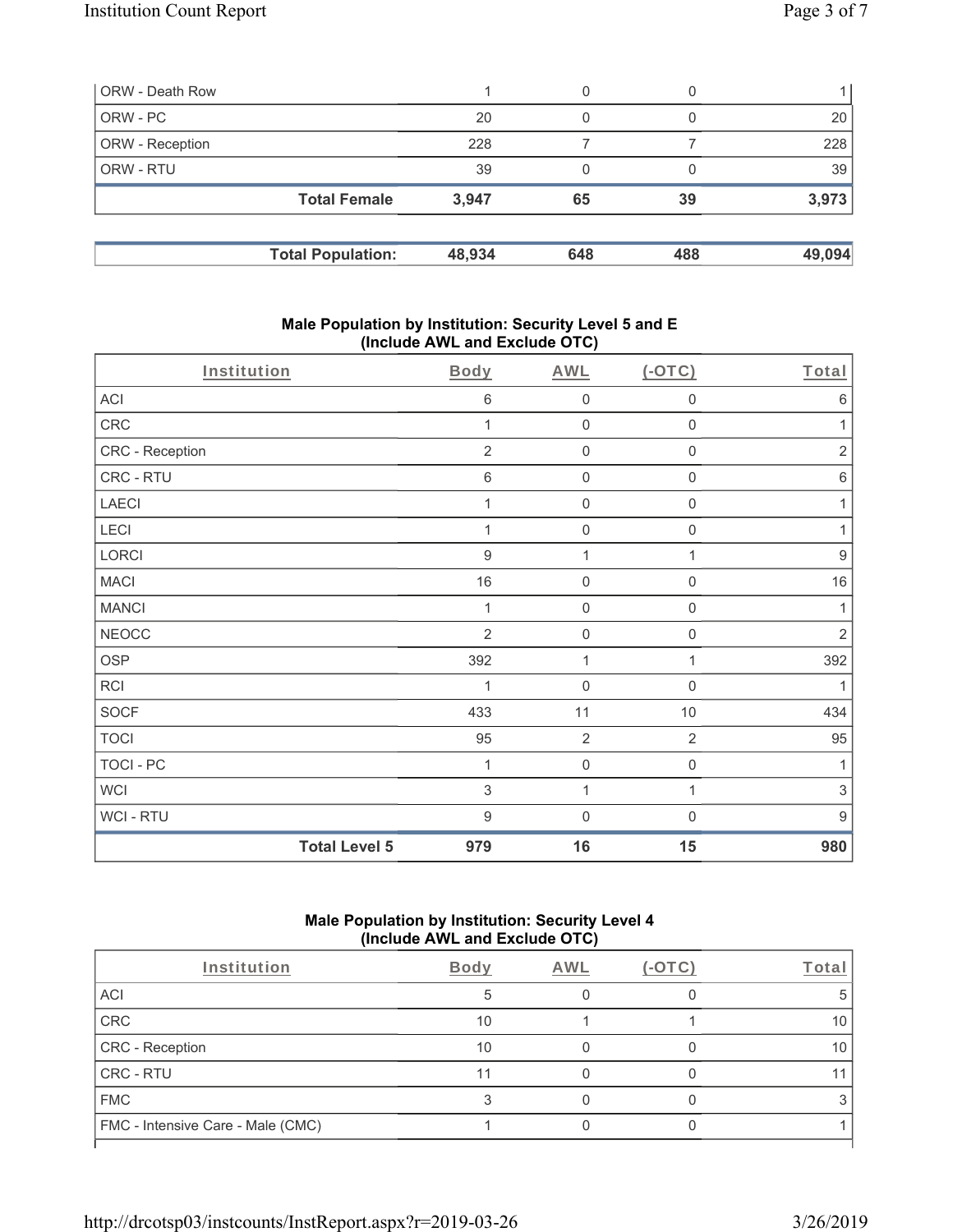| LECI                     | 24                            | 1                         | 1                | 24             |
|--------------------------|-------------------------------|---------------------------|------------------|----------------|
| LOCI                     | 1                             | 5                         | 5                | 1              |
| LORCI                    | 8                             | 1                         |                  | $\,8\,$        |
| <b>LORCI - Reception</b> | $\mathfrak{S}$                | $\mathsf{O}\xspace$       | $\mathbf 0$      | $\sqrt{3}$     |
| <b>MACI</b>              | 42                            | $\mathsf{O}\xspace$       | $\mathbf 0$      | 42             |
| <b>MANCI</b>             | 30                            | $\mathsf{O}\xspace$       | $\mathbf 0$      | 30             |
| <b>NEOCC</b>             | 21                            | $\mathsf{O}\xspace$       | $\boldsymbol{0}$ | 21             |
| <b>OSP</b>               | 68                            | $\mathsf{O}\xspace$       | 0                | 68             |
| RCI                      | $\,$ 3 $\,$                   | 0                         | $\boldsymbol{0}$ | $\sqrt{3}$     |
| SCI                      | 1                             | $\mathbf 0$               | $\mathbf 0$      | $\mathbf{1}$   |
| SOCF                     | 800                           | $\ensuremath{\mathsf{3}}$ | $\sqrt{3}$       | 800            |
| SOCF - RTU               | 63                            | $\mathbf 0$               | $\mathbf 0$      | 63             |
| <b>TCI</b>               | 25                            | $\boldsymbol{0}$          | 0                | 25             |
| <b>TOCI</b>              | 607                           | $\mathsf{O}\xspace$       | $\boldsymbol{0}$ | 607            |
| TOCI - PC                | 22                            | $\mathbf 0$               | 0                | 22             |
| WCI                      | 33                            | 1                         |                  | 33             |
| WCI - RTU                | 7                             | $\boldsymbol{0}$          | 0                | $\overline{7}$ |
|                          | <b>Total Level 4</b><br>1,798 | 12                        | 12               | 1,798          |

## **Male Population by Institution: Security Level 3 (Include AWL and Exclude OTC)**

| Institution                       | <b>Body</b>    | <b>AWL</b>          | $($ -OTC $)$        | Total          |
|-----------------------------------|----------------|---------------------|---------------------|----------------|
| <b>ACI</b>                        | 27             | $\mathbf 0$         | 0                   | 27             |
| ACI - PC                          | 3              | $\mathbf 0$         | $\mathbf 0$         | 3              |
| <b>BECI</b>                       | $\overline{2}$ | 0                   | $\mathbf 0$         | $\overline{2}$ |
| CCI                               | 4              | $\mathbf 0$         | $\boldsymbol{0}$    | $\overline{4}$ |
| CCI - Death Row                   | 1              | $\mathbf 0$         | $\mathbf 0$         | 1              |
| CRC                               | 268            | 13                  | 13                  | 268            |
| CRC - Cadre                       | 101            | $\mathsf{O}\xspace$ | $\mathbf 0$         | 101            |
| CRC - Reception                   | 701            | 14                  | 14                  | 701            |
| CRC - RTU                         | 40             | $\mathbf 0$         | $\mathsf{O}\xspace$ | 40             |
| <b>FMC</b>                        | $\,6$          | $\sqrt{3}$          | $\mathsf{O}\xspace$ | $9\,$          |
| FMC - Intensive Care - Male (CMC) | 5              | $\mathsf{O}\xspace$ | $\mathbf 0$         | $\sqrt{5}$     |
| GCI                               | 1              | $\mathbf 0$         | $\boldsymbol{0}$    | 1              |
| <b>LAECI</b>                      | 14             | $\mathbf 0$         | 0                   | 14             |
| LECI                              | 2,255          | 23                  | 18                  | 2,260          |
| <b>LORCI</b>                      | 89             | 39                  | 38                  | 90             |
| LORCI - Cadre                     | 19             | $\mathbf 0$         | $\mathbf 0$         | 19             |
| <b>LORCI - Reception</b>          | 657            | 1                   | 1                   | 657            |
| <b>MACI</b>                       | 865            | 8                   | 5                   | 868            |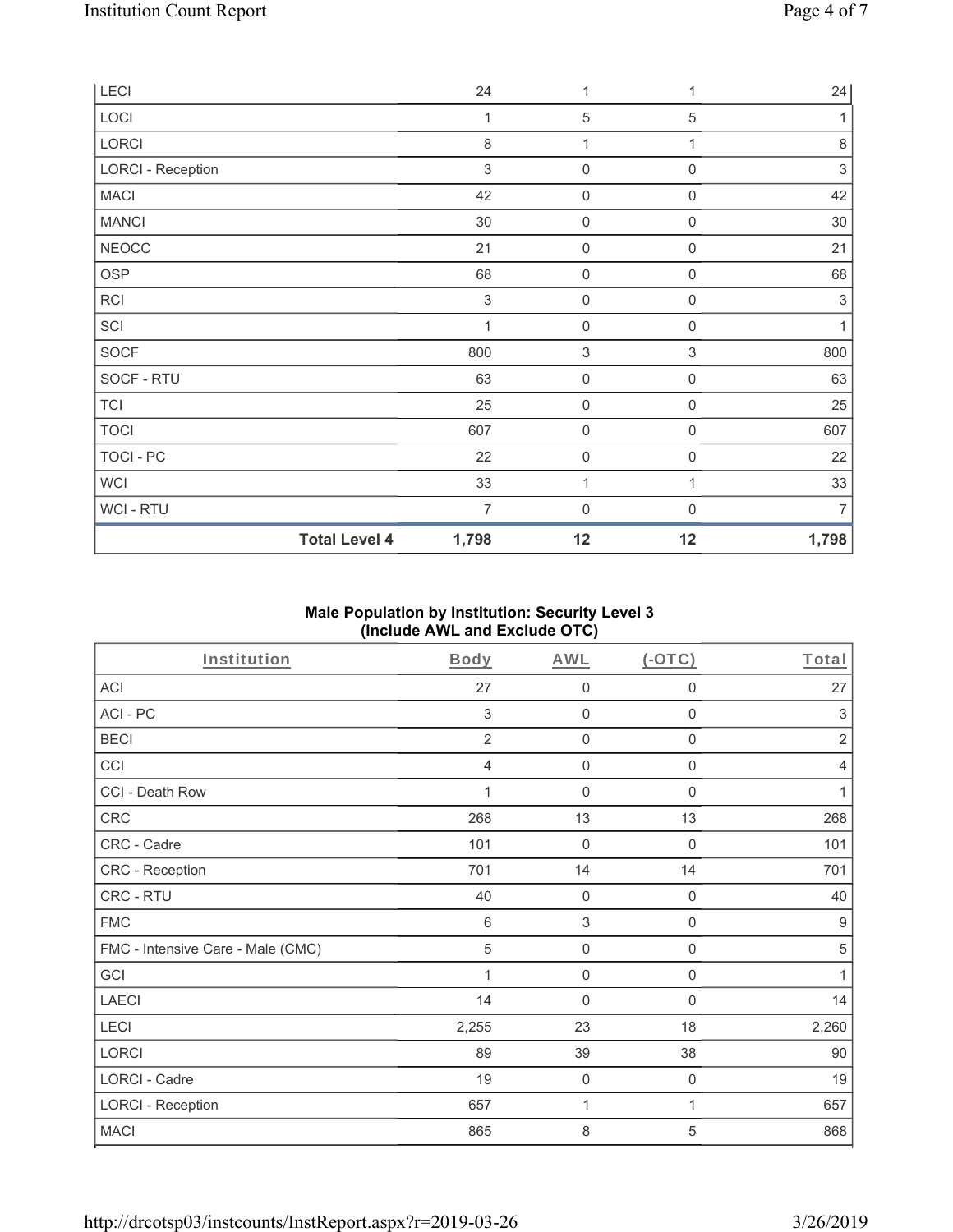| <b>MANCI</b> |                      | 2,128          | 31                  | 28               | 2,131          |
|--------------|----------------------|----------------|---------------------|------------------|----------------|
| <b>MCI</b>   |                      | 1              | 0                   | $\mathbf 0$      | 1              |
| <b>NCCI</b>  |                      | 11             | $\mathbf 1$         |                  | 11             |
| <b>NCI</b>   |                      | $\overline{7}$ | $\boldsymbol{0}$    | $\boldsymbol{0}$ | $\overline{7}$ |
| <b>NEOCC</b> |                      | 868            | $\overline{2}$      | 1                | 869            |
| OSP          |                      | $\mathbf 1$    | $\mathsf{O}\xspace$ | 0                |                |
| PCI          |                      | 38             | 1                   | $\boldsymbol{0}$ | 39             |
| <b>RCI</b>   |                      | 1,599          | 15                  | 15               | 1,599          |
| <b>RICI</b>  |                      | 1              | $\mathsf{O}\xspace$ | $\mathbf 0$      | 1              |
| SCI          |                      | $\overline{2}$ | $\boldsymbol{0}$    | $\mathbf 0$      | $\overline{2}$ |
| SOCF         |                      | 17             | $\boldsymbol{0}$    | $\mathbf 0$      | 17             |
| <b>TCI</b>   |                      | 880            | 11                  | $10$             | 881            |
| <b>TOCI</b>  |                      | $\sqrt{5}$     | $\mathsf{O}\xspace$ | $\mathbf 0$      | 5              |
| TOCI - PC    |                      | 63             | $\boldsymbol{0}$    | $\mathbf 0$      | 63             |
| <b>WCI</b>   |                      | 1,284          | $16\,$              | 16               | 1,284          |
| WCI - RTU    |                      | 14             | $\boldsymbol{0}$    | $\Omega$         | 14             |
|              | <b>Total Level 3</b> | 11,977         | 178                 | 160              | 11,995         |

# **Male Population by Institution: Security Level 2 (Include AWL and Exclude OTC)**

| Institution                       | <b>Body</b> | <b>AWL</b>          | (OTC)               | Total          |
|-----------------------------------|-------------|---------------------|---------------------|----------------|
| <b>ACI</b>                        | 760         | $\sqrt{3}$          | 1                   | 762            |
| ACI-PC                            | 24          | $\mathbf 0$         | $\mathbf 0$         | 24             |
| <b>ACI - RTU</b>                  | 74          | $\mathsf{O}\xspace$ | $\mathsf 0$         | 74             |
| <b>BECI</b>                       | 1,477       | 17                  | 13                  | 1,481          |
| CCI                               | 2,030       | 20                  | 15                  | 2,035          |
| CRC                               | 66          | $\sqrt{5}$          | 5                   | 66             |
| CRC - Cadre                       | 126         | $\mathsf{O}\xspace$ | $\mathsf 0$         | 126            |
| CRC - Reception                   | 235         | 6                   | 6                   | 235            |
| <b>CRC - RTU</b>                  | 1           | $\mathbf 0$         | $\mathbf 0$         | 1              |
| CRC - Youth                       | 1           | $\mathbf 0$         | $\mathsf{O}\xspace$ | $\mathbf{1}$   |
| <b>FMC</b>                        | 18          | $\sqrt{3}$          | 0                   | 21             |
| FMC - Intensive Care - Male (CMC) | 11          | $\mathsf{O}\xspace$ | $\mathsf{O}\xspace$ | 11             |
| GCI                               | 396         | 4                   | 3                   | 397            |
| GCI - Camp                        | 2           | $\mathbf 0$         | $\mathbf 0$         | $\overline{2}$ |
| <b>GCI-RTU</b>                    | 41          | $\mathsf{O}\xspace$ | $\mathbf 0$         | 41             |
| <b>LAECI</b>                      | 1,157       | 23                  | 21                  | 1,159          |
| LOCI                              | 1,251       | 8                   | $\,6$               | 1,253          |
| LORCI                             | 153         | 33                  | 27                  | 159            |
| LORCI - Cadre                     | 117         | 0                   | 0                   | 117            |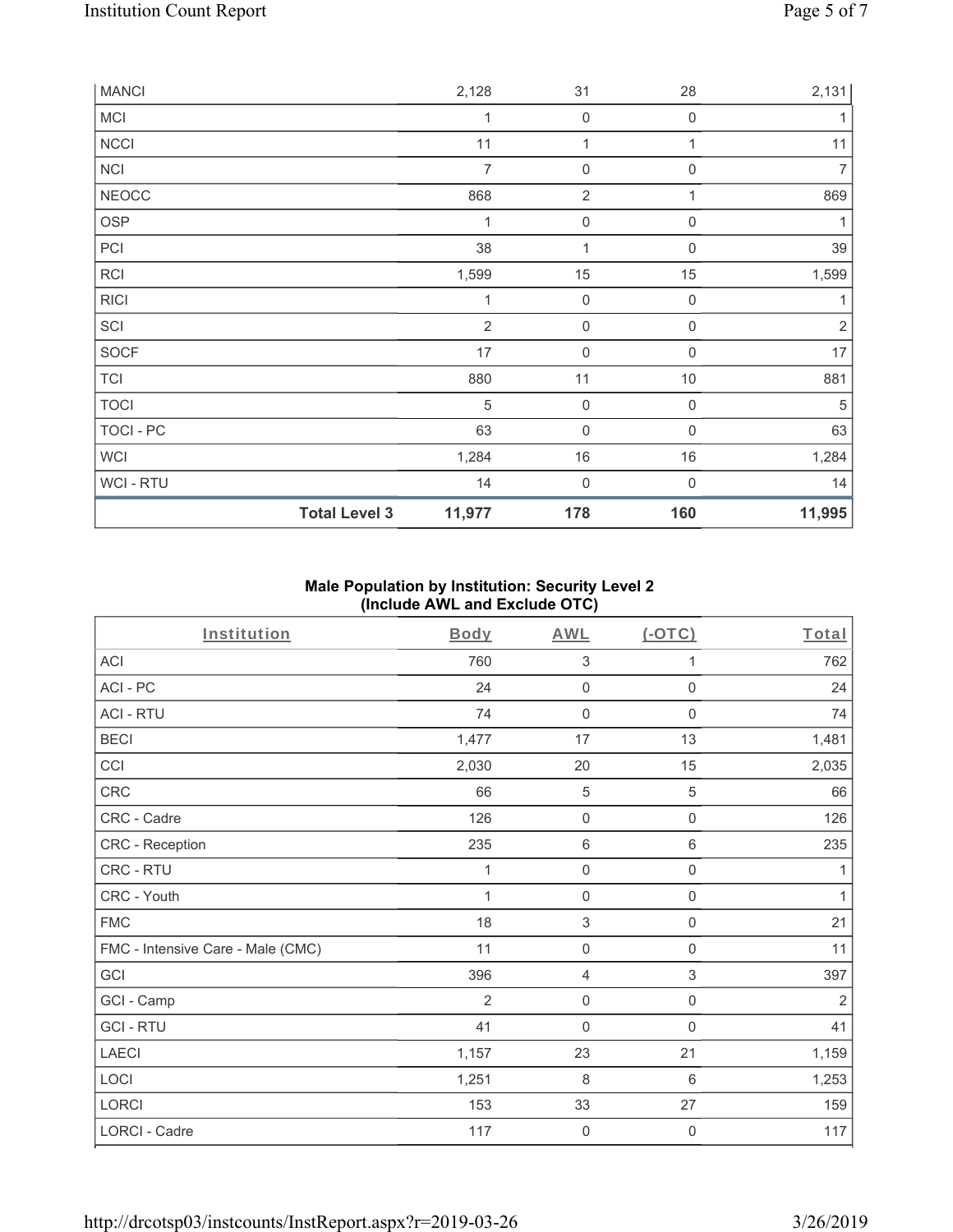| <b>LORCI - Reception</b> | 279            | $\sqrt{3}$       | $\overline{2}$   | 280            |
|--------------------------|----------------|------------------|------------------|----------------|
| <b>MACI</b>              | 99             | 3                | 3                | 99             |
| <b>MANCI</b>             | $\overline{4}$ | $\mathbf 0$      | 0                | $\overline{4}$ |
| <b>MCI</b>               | 1,639          | 13               | 12               | 1,640          |
| MCI - Camp               | 1              | $\mathbf 0$      | $\mathbf 0$      |                |
| <b>NCCI</b>              | 1,196          | 17               | 12               | 1,201          |
| <b>NCI</b>               | 1,671          | 20               | 18               | 1,673          |
| <b>NEOCC</b>             | 8              | $\mathbf 0$      | $\mathbf 0$      | 8              |
| <b>OSP</b>               | 1              | $\boldsymbol{0}$ | 0                | 1              |
| PCI                      | 936            | 11               | 6                | 941            |
| RCI                      | 117            | $\boldsymbol{0}$ | 0                | 117            |
| <b>RICI</b>              | 1,438          | 31               | 26               | 1,443          |
| SCI                      | 1,060          | $\sqrt{5}$       | 3                | 1,062          |
| SOCF                     | $\overline{2}$ | $\mathbf 0$      | $\boldsymbol{0}$ | $\overline{2}$ |
| <b>TCI</b>               | $\overline{2}$ | $\mathbf 0$      | 0                | $\overline{2}$ |
| <b>WCI</b>               | 5              | $\mathbf 0$      | $\Omega$         | 5              |
| <b>Total Level 2</b>     | 16,398         | 225              | 179              | 16,444         |

# **Male Population by Institution: Security Level 1 (Include AWL and Exclude OTC)**

| Institution                       | <b>Body</b> | <b>AWL</b>          | (OTC)               | Total |
|-----------------------------------|-------------|---------------------|---------------------|-------|
| <b>ACI</b>                        | 564         | 4                   | 0                   | 568   |
| ACI-PC                            | 10          | $\mathbf 0$         | $\mathbf 0$         | 10    |
| <b>ACI - RTU</b>                  | 28          | $\mathsf{O}\xspace$ | $\mathsf 0$         | 28    |
| <b>BECI</b>                       | 711         | $\overline{7}$      | 4                   | 714   |
| <b>BECI - Camp</b>                | 464         | 0                   | 0                   | 464   |
| CCI                               | 535         | $\overline{2}$      | $\mathbf 0$         | 537   |
| CRC                               | 33          | $\overline{2}$      | $\overline{2}$      | 33    |
| CRC - Reception                   | 155         | 4                   | 4                   | 155   |
| <b>FMC</b>                        | 400         | $\,6\,$             | $\overline{2}$      | 404   |
| FMC - Intensive Care - Male (CMC) | 29          | $\mathsf{O}\xspace$ | $\mathsf 0$         | 29    |
| GCI                               | 663         | $\,8\,$             | $\overline{2}$      | 669   |
| GCI - Camp                        | 422         | $\mathbf 0$         | 0                   | 422   |
| <b>GCI-RTU</b>                    | 9           | $\boldsymbol{0}$    | $\mathsf{O}\xspace$ | 9     |
| <b>LAECI</b>                      | 592         | $\,6\,$             | 4                   | 594   |
| <b>LECI</b>                       | 1           | $\sqrt{3}$          | 3                   | 1     |
| LECI - Camp                       | 187         | $\mathbf 0$         | $\mathbf 0$         | 187   |
| LOCI                              | 995         | 5                   | $\overline{2}$      | 998   |
| LORCI                             | 20          | $\overline{7}$      | 7                   | 20    |
| <b>LORCI - Cadre</b>              | 1           | 0                   | 0                   | 1     |